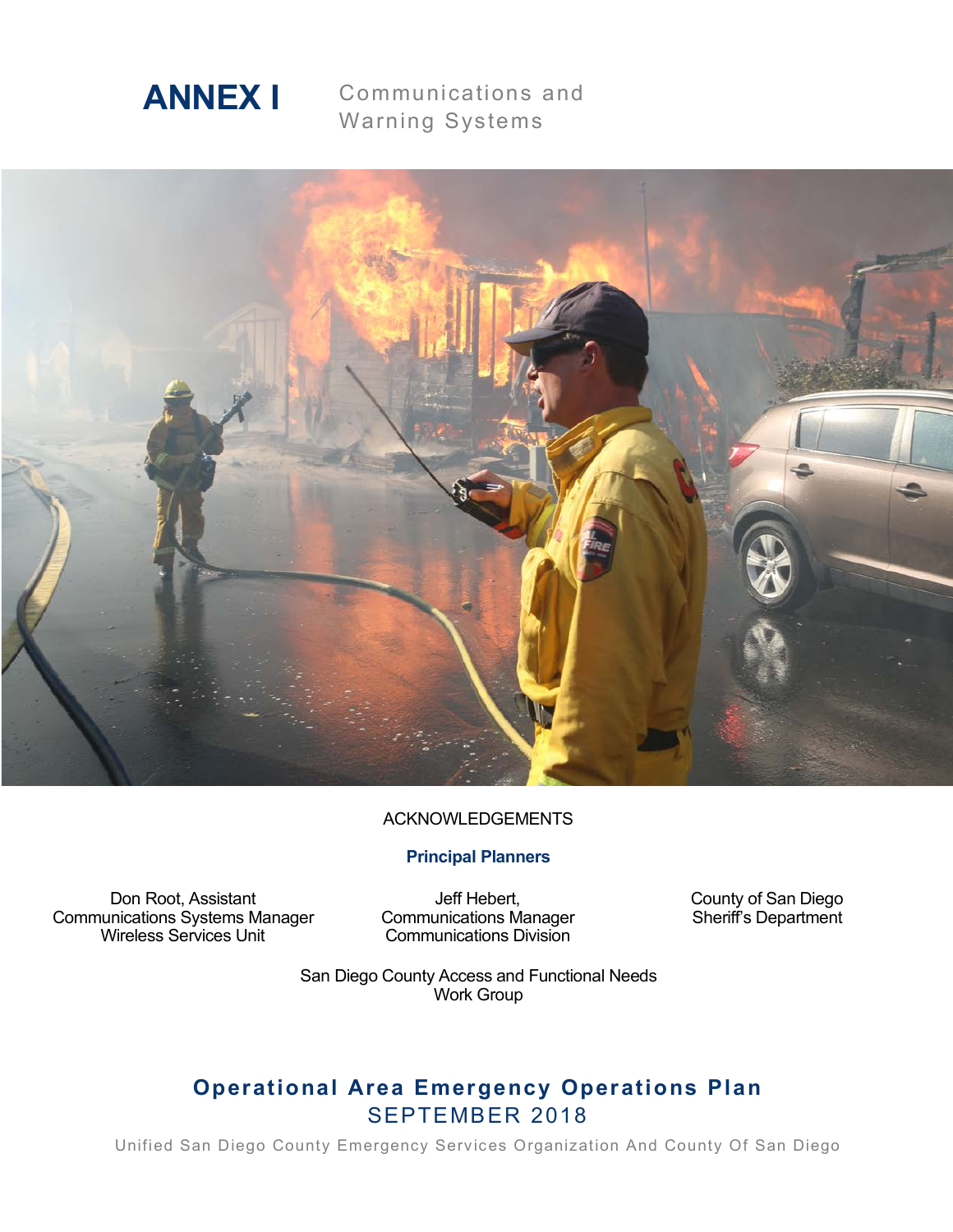#### **EXECUTIVE SUMMARY**

This annex describes all of the communications capabilities that exist in the Operational Area (OA) at this time. Managing 24-hour interoperable communications is completed by jurisdictional and Regional Communications System (RCS) staff.

#### **TABLE OF CONTENTS**

| General                                  | 1            |
|------------------------------------------|--------------|
| <b>Concept of Operations</b>             | $\mathbf{2}$ |
| <b>Organization and Responsibilities</b> | $\mathbf{2}$ |
| Direction, Control, or Coordination      | 3            |
| Information Collection and               |              |
| <b>Dissemination</b>                     | 3            |
| Communications                           | 4            |
| Administration, Finance, and             |              |
| Logistics                                | 12           |
| <b>Annex Development and</b>             |              |
| <b>Maintenance</b>                       | 13           |
|                                          |              |

#### **GENERAL**

#### **INTRODUCTION**

Essential to all organizations is an effective communications capability to support daily operations. In a disaster, these communications systems become critical. The magnitude of a particular emergency situation will determine the degree to which communications systems are utilized.

The San Diego County Operational Area (OA) has 19 jurisdictions (18 incorporated cities and one unincorporated area), numerous special districts and many military facilities which support a number of communications systems.

IN ADDITION TO COMMON CARRIER COMMUNICATIONS (WIRED AND CELLULAR) NETWORKS, THE OA HAS DEVELOPED ROBUST INTERAGENCY AND INTEROPERABLE WIRELESS VOICE AND DATA COMMUNICATIONS CAPABILITIES.

Most of the jurisdictions in the OA operate in the 800 MHz spectrum. The majority of these agencies operate on the San Diego County – Imperial County Regional Communications System (RCS), a voice network which provides a coordinated communications capability for the OA.

Many fire and support agencies also operate on 150 MHz (VHF High Band) spectrum to facilitate voice fire communications under the California Master Mutual Aid Agreement.

In addition to an effective communications capability, government must have an effective means to provide alert and warning to the population impacted or at risk as the result of an emergency. There are three primary OA alert and warning systems designed to provide San Diego County residents with emergency notifications. These systems are the Emergency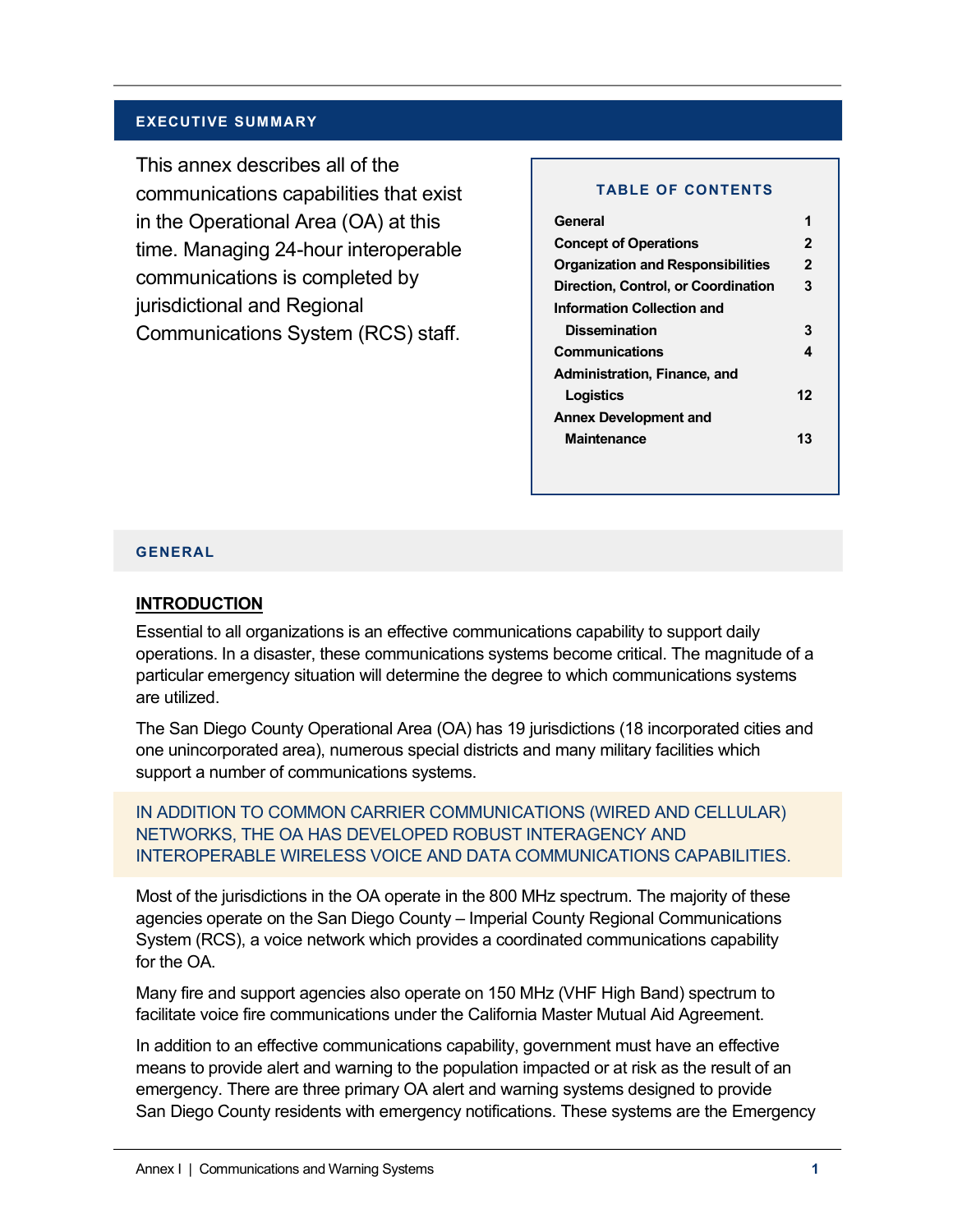Alert System (EAS), Wireless Emergency Alerts (WEA) and the AlertSanDiego/Accessible AlertSanDiego system. See **Annex L – Emergency Public Information** for additional information on the different modalities, including American Sign Language (ASL), of communicating to the public.

# **PURPOSE**

# THE PURPOSE OF THIS ANNEX IS TO ADDRESS THE COMMUNICATIONS SYSTEMS AND THE ALERT AND WARNING SYSTEMS THAT ARE CURRENTLY IN PLACE IN THE OA.

This annex will be updated as new systems are developed and existing system information is revised.

# WHOLE COMMUNITY APPROACH

The San Diego County OA is committed to achieving and fostering a whole community emergency management system that is fully inclusive of individuals with disabilities and others with access and functional needs. For further details on our whole community approach to emergency management, which includes the integration of inclusive emergency management practices, refer to the Basic Plan.

## **CONCEPT OF OPERATIONS**

Response to local emergencies is managed by first responders operating under the Incident Command System (ICS). As incidents grow, or when multiple incidents are taking place simultaneously within the OA, existing procedures provide that Emergency Operations Centers (EOCs) at the local and OA level are staffed to coordinate information and provide support to the incidents.

Communications resources available for multiple incidents are finite and must be coordinated to ensure the needs of the incident(s) are met while maintaining adequate capability for dayto-day operations.

At the OA level, the OA EOC is activated by the County Office of Emergency Services (OES). The Communications Unit Coordinator (COMC) within the OA EOC communicates with the Communications Unit Leaders (COML) at the incident(s) or with the Incident Ordering Points to ascertain which communications resources are committed to the incidents and what anticipated requirements exist as response continues and the incidents transition into recovery operations. The COMC works with counterparts at the Regional and State levels to keep them informed of which common channels are being used within the OA, and to coordinate for additional resources once the available resources within the OA have been assigned.

Communication systems are critical for all of the OA Emergency Operations Plan (EOP) Annexes as well as specialized plans addressing subjects such as Reunification, Law Enforcement, Fire Services and Life Safety, and Evacuations.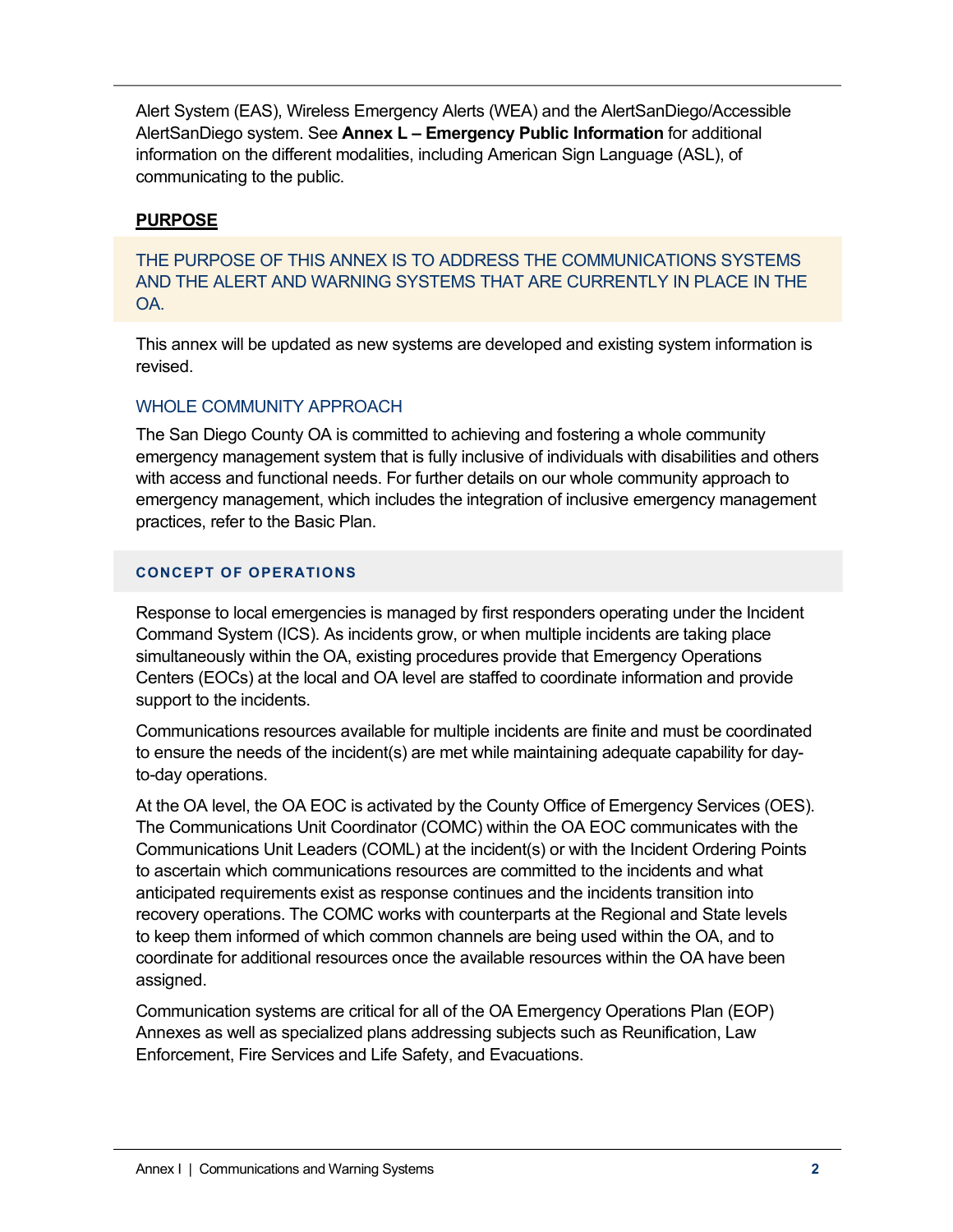#### **ORGANIZATION AND RESPONSIBILITIES**

## **ORGANIZATION**

Within the OA EOC communications is managed by a COMC, who has operational oversight of all communications-related activities in the OA EOC and maintains an awareness of the tactical communications picture of all local incidents in the OA.

Staffing of the COMC position in the OA EOC is provided by the Sheriff's Department's Communications Division. Technical support for the OA EOC is provided by the Sheriff's Department's Wireless Services Division for radio-related issues, and by Perspecta, the County's contracted Information Services provider for data and telephone-related issues.

#### **ASSIGNMENT OF RESPONSIBILITIES**

The Sheriff's Department's Communications Division is the lead organization for communication operations within the OA EOC. The Communications Division is located adjacent to the OA EOC, and Division staff have been identified and trained to perform the duties of the COMC position. The Sheriff's Auxiliary Communications Service (ACS), which serves as the Radio Amateur Civil Emergency Service (RACES) organization for the OA, provides additional radio operating personnel to augment County staff.

Technical support for the OA EOC is provided by the Sheriff's Department's Wireless Services Division for radio-related issues. Support for IT and telephone-related issues is provided by Perspecta, the County's contracted Information Services provider. Representatives of each of these organizations report to the COMC in the OA EOC whenever the OA EOC or the annex are activated.

#### **DIRECTION, CONTROL, OR COORDINATION**

## **AUTHORITY TO INITIATE ACTIONS**

This annex will be activated whenever the OA EOC is fully activated, or upon the direction of the Director (or designee) of OES. The Sheriff's Department's Communications Division is responsible for the implementation of this annex, through the designated COMC.

## **COMMAND RESPONSIBILITY FOR SPECIFIC ACTIONS**

- The COMC is responsible for determining the level of emergency operations under this annex, in consultation with the OA EOC General Staff and in conformance with OA EOC Standard Operating Procedures (SOPs).
- The COMC will coordinate the operations of the Communications Unit within the OA EOC.
	- o The Sheriff's Wireless Services Division will provide operational radio-related technical support to the OA EOC Communications Unit.
	- $\circ$  The County's IT contractor will provide IT and telephone-related support to the OA EOC Communications Unit.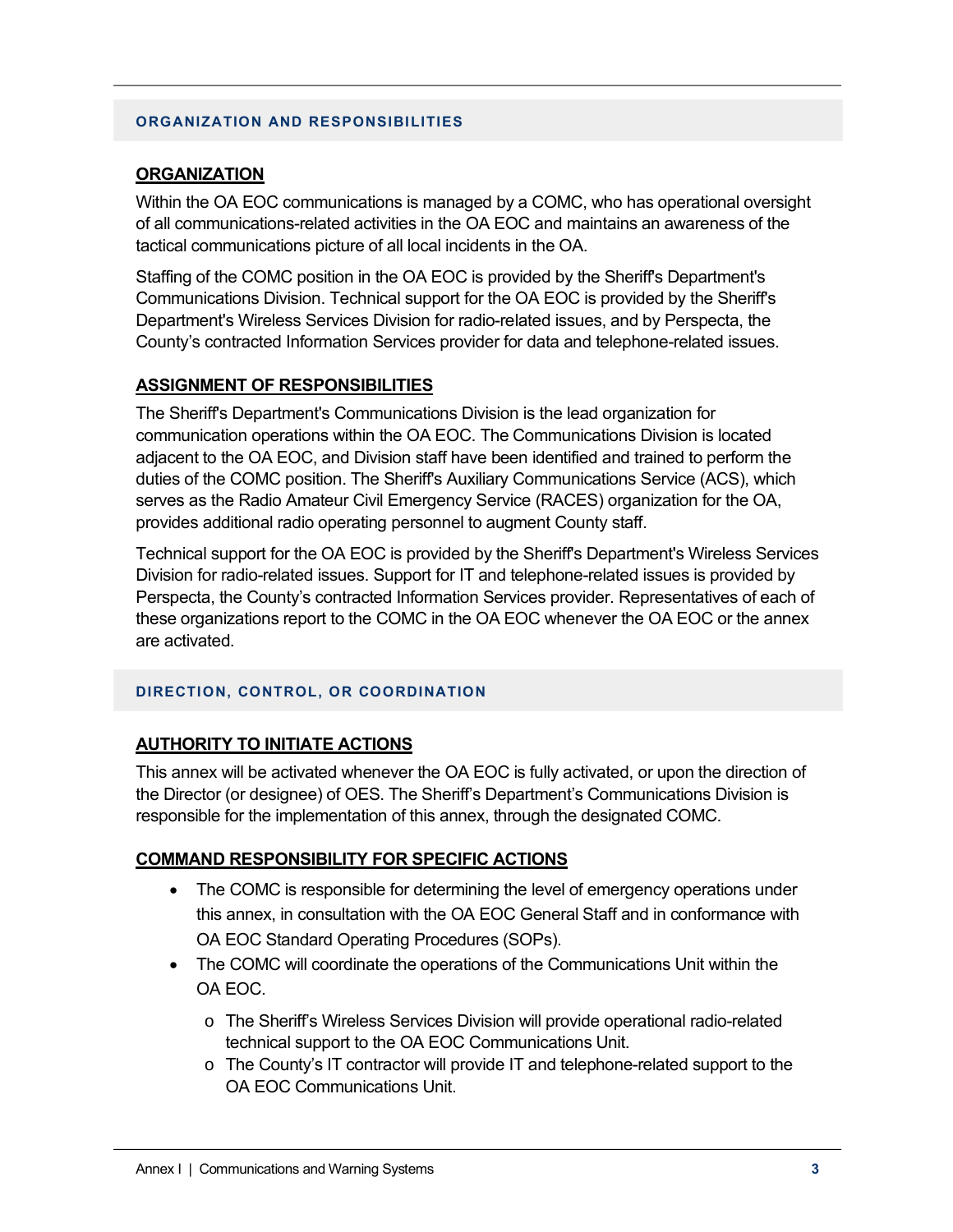# **INCIDENT COMMAND SYSTEM**

Under ICS, local incident command structures direct on-scene emergency operations and maintain command and control of on-scene incident operations. This annex establishes the Communications Unit functions within the OA EOC and supports the local incident command structures through the coordination of specialized equipment resources.

Personnel performing the functions to implement this annex are trained in accordance with National Incident Management System (NIMS) standards.

#### **INFORMATION COLLECTION AND DISSEMINATION**

The COMC is responsible for providing and maintaining an overall inventory of communications resources utilized at the incident(s) within the OA to the OA EOC. To gather this information, the COMC must coordinate with each Incident Commander or designated representative and Ordering Points. This information is usually provided using form ICS-205, *Incident Communications Plan*. The form is completed and disseminated once each Operational Period.

#### **COMMUNICATIONS**

The County of San Diego and most of the jurisdictions within the OA participate in the RCS. This 800 MHz public safety trunked radio network provides voice communications coverage throughout the entire OA. The RCS network provides access to conventional mutual aid / interoperability frequencies that can be used to communicate with non-member agencies when there is a need to coordinate information and / or operations.

The City of San Diego operates a separate 700 / 800 MHz public safety trunked radio network serving the City's Fire and Rescue, Law Enforcement, and Emergency Medical Services (EMS) voice communication operations. In addition, the City network supports the safety voice communications needs of the San Diego Unified School District, the San Diego Community College District and other municipal fire departments.

Military facilities within the OA are served by UHF trunked networks. Non-military Federal agency and many State agency voice operations are typically in the VHF Lo-band (30 – 50

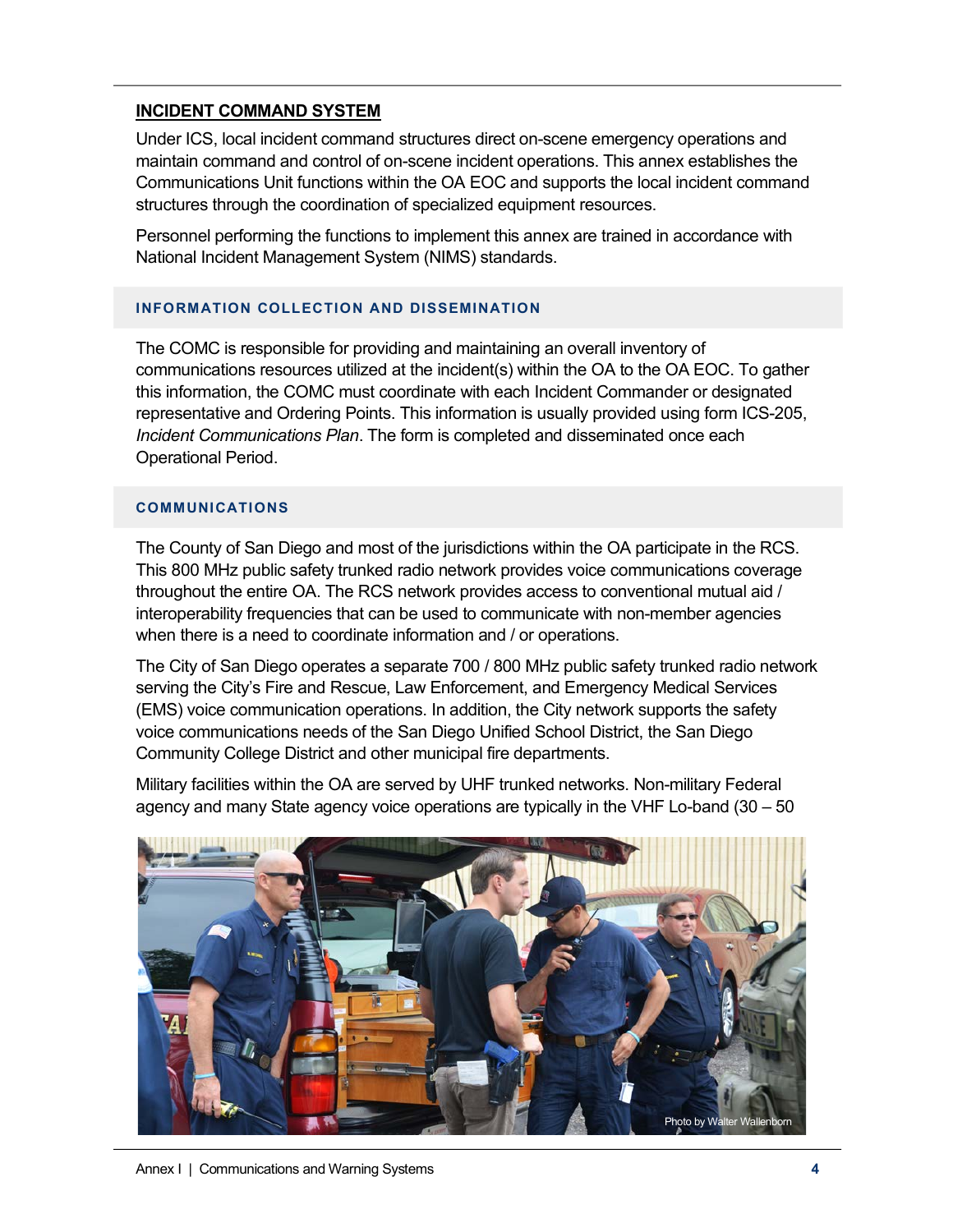MHz), VHF Hi-band (150 – 174 MHz) and UHF (450 – 470 MHz) spectrum using conventional communications networks. Some Tribal safety communications are conducted on the RCS, while others operate in the VHF and UHF bands.

The OA has established varying levels of interoperability among the voice communication networks within the County. The San Diego Urban Area Tactical Interoperable Communications (TIC) Plan has been developed and is maintained by the Interoperable Communications Committee. The TIC Plan documents the interoperable communications resources available within the OA, including which agency controls each resource, and what rules of use or operational procedures exist for the activation and deactivation of each resource. The TIC Plan and related Field Guides will be updated late in 2018 after the 800 MHz rebanding process is completed.

# **FUNCTIONAL ELEMENT COMMUNICATIONS**

Communications systems available to the various functional elements within the:

# OPERATIONAL AREA COORDINATION COMMUNICATIONS

Emergency Management communications between the OA EOC, jurisdictional EOCs, Incident Command Posts, and Department Operations Centers (DOCs) within the OA are conducted using a mix of systems and technologies, including:

# **BLUEJEANS**

The BlueJeans network is a regional, cloud-based video conferencing system used by the OA EOC and jurisdictional EOCs. This system was implemented by OES and the Regional Technology Partnership in 2016.

# REGIONAL COMMUNICATIONS SYSTEM (RCS)

The San Diego County – Imperial County Regional Communications System provides dedicated common talk groups available for use as needed for Direction and Control over an 800 MHz trunked radio system.

# FIRE AND RESCUE COMMUNICATIONS

The majority of the fire agencies in the OA use the RCS and the City of San Diego's 800 MHz systems for day-to-day fire and EMS response operations. A unified 800 MHz fire communications fleet map has been developed and programmed into every Fire and Rescue user radio on the RCS and the City networks. This unified fleet map provides command, tactical and support channel resources for incident operations, while allowing apparatus to move within the county and operate with any other 800 MHz-based agency as needed.

A large area of rural San Diego County is undeveloped wildland for which fire protection is the responsibility of State or Federal fire protection agencies. These agencies primarily operate in the VHF Hi-Band spectrum, but they also have 800 MHz capabilities in dispatch and in their field units.

The western boundary of San Diego County is the Pacific Ocean. There are a number of bays and other navigable waterways used for commerce and recreation under the jurisdiction of Federal, State and local agencies. These agencies use a combination of VHF Hi-band and 700 / 800 MHz systems for life safety communications operations.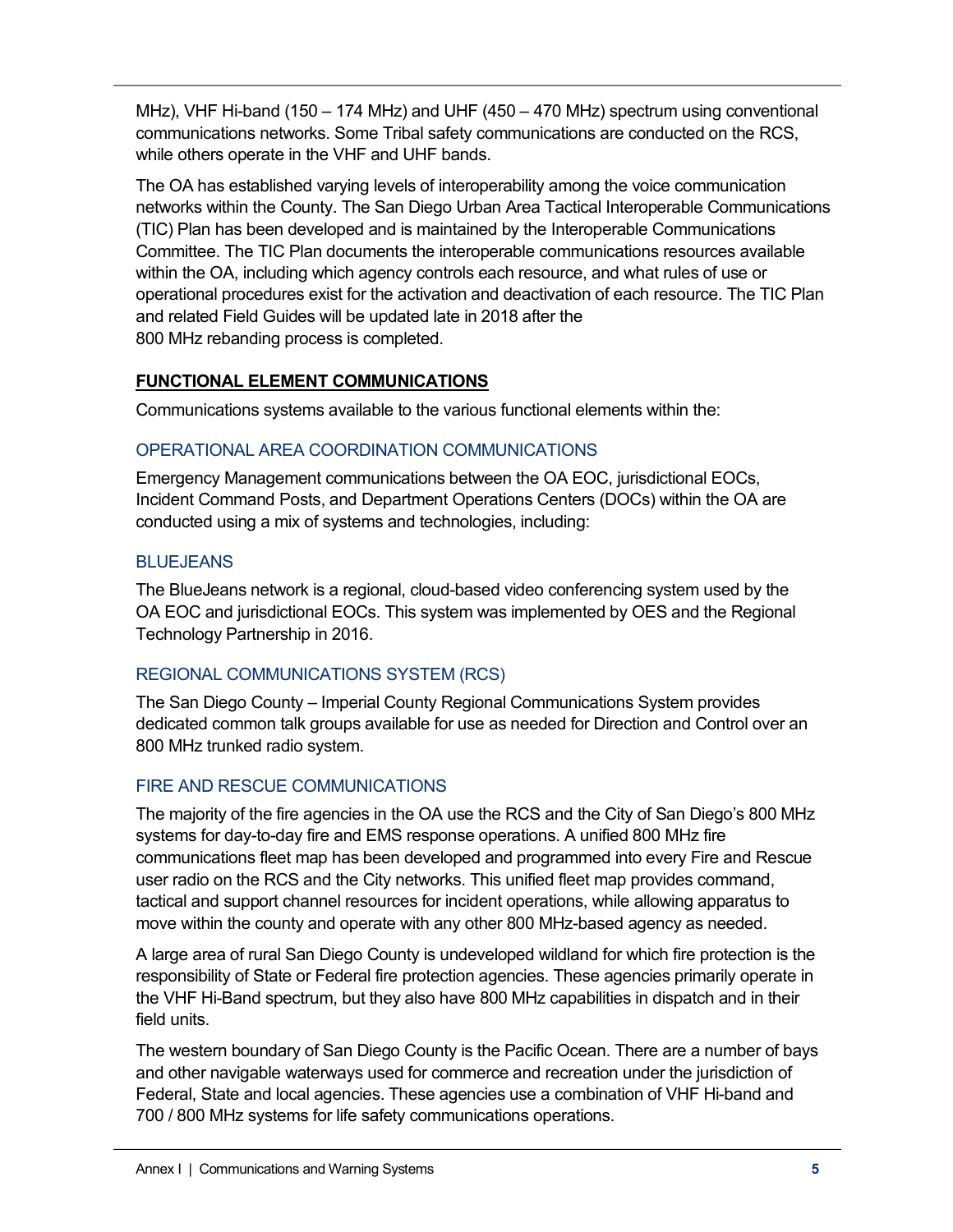The State Fire and Rescue Mutual Aid system primarily operates mutual aid incidents on the VHF Hi-Band spectrum. The majority of local agency resources that would participate in wild land or mutual aid operations are equipped with VHF Hi-Band voice radios.

The Unified Fire fleet map, Fire and Rescue agency Mutual Aid Zone and agency Dispatch center assignments and contact information are listed in the San Diego Urban Area TIC Plan.

In an incident where mutual aid has been requested, the responsible Dispatch center will inform responding personnel what the command frequency will be - either 800 MHz or VHF. Command vehicles have 800 MHz (trunked and conventional) and VHF capabilities. Talk groups within the unified fleet map have been established on 800 MHz for the purpose of onscene and en route coordination, and are grouped by dispatch center / response area of the county. Assignments will be given to the incoming command units on a compatible frequency with the Incident Commander, and then passed to the other members of the strike team on their identified frequency or talk group.

Due to the complex nature of communications and the varied systems and networks in place, it is imperative that a qualified COML is assigned to the incident and/or to the Operational Area EOC. The persons filling this position must have knowledge and an understanding of all radio systems used by the Fire Service within the county, including but not limited to the RCS, Cal OES and California Department of Forestry and Fire Protection (CAL FIRE) networks, United States Forest Service (USFS), Bureau of Land Management (BLM) and Bureau of Indian Affairs (BIA) communications resources.

When the OA EOC has been activated, each incident-based COML needs to communicate on a regular basis with the Communications Unit Coordinator (COMC) in the OA EOC to ensure that incident operations are not in conflict with other incidents using frequencies within the county.



Annex I | Communications and Warning Systems **6**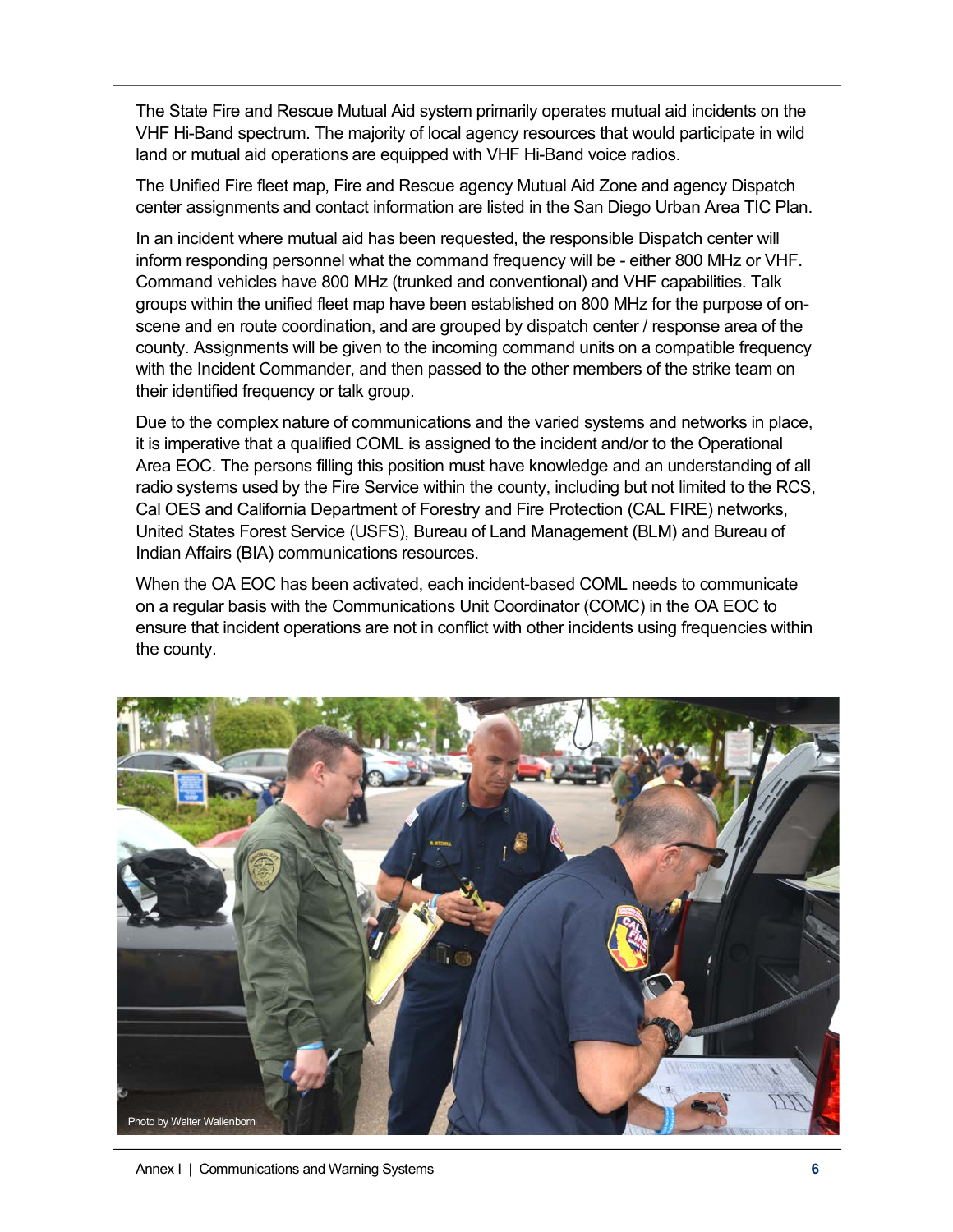## LAW ENFORCEMENT COMMUNICATIONS

The majority of the Law Enforcement agencies in the OA use the RCS and/or the City of San Diego's 700 / 800 MHz systems for day-to-day response operations. The California Highway Patrol (CHP) primarily uses VHF Low Band, but the El Cajon Area Office of the CHP uses the RCS as their primary system and the low band frequencies as backup. Other State and Federal law enforcement operations take place on VHF Hi-Band and UHF frequencies.

While different types of radios and frequencies are used, the OA has established varying levels of interoperability among the voice communication networks within the OA. Mutual Aid fleet map, Law Enforcement agency Mutual Aid Zone and agency dispatch center assignments and contact information are listed in the San Diego Urban Area TIC Plan.

## EMERGENCY MEDICAL SERVICES (EMS) COMMUNICATIONS SYSTEM

The OA does not have established communications capabilities for the National UHF EMS radio frequencies in the 462 MHz band.

The OA EMS Radio System is a component of both the RCS and the City of San Diego's 800 MHz networks. All ambulances and hospitals are using 800 MHz radios for communications. The Base Hospitals are contacted by incoming Emergency Medical Technicians (EMTs) and Paramedics directly.

There are currently seven Base Hospitals in the County. These Base Hospitals are:

- Tri-City Medical Center
- Sharp Grossmont Hospital
- Scripps Mercy Hospital and Medical Center
- Palomar Medical Center
- Scripps Memorial Hospital La Jolla
- Sharp Memorial Hospital
- UC San Diego Medical Center

In the event of a disaster, the facilitating Base Hospital for the affected area is responsible for gathering patient bed availability information from the satellite receiving hospitals.

# COUNTY GOVERNMENT COMMUNICATIONS SYSTEM

Various agencies of County Government utilize voice radio communications in the furtherance of their duties. These agencies operate on the RCS and have been assigned their own talk groups. Countywide and mutual aid talk groups provide the ability for these agencies to talk to each other and with other agencies utilizing the RCS. When required, these agencies coordinate via the Sheriff's Communications Center. Some of the County agencies on this system include:

- Animal Services
- Environmental Health
- Medical Examiner
- Office of Emergency Services
- Parks and Recreation
- Probation
- Public Works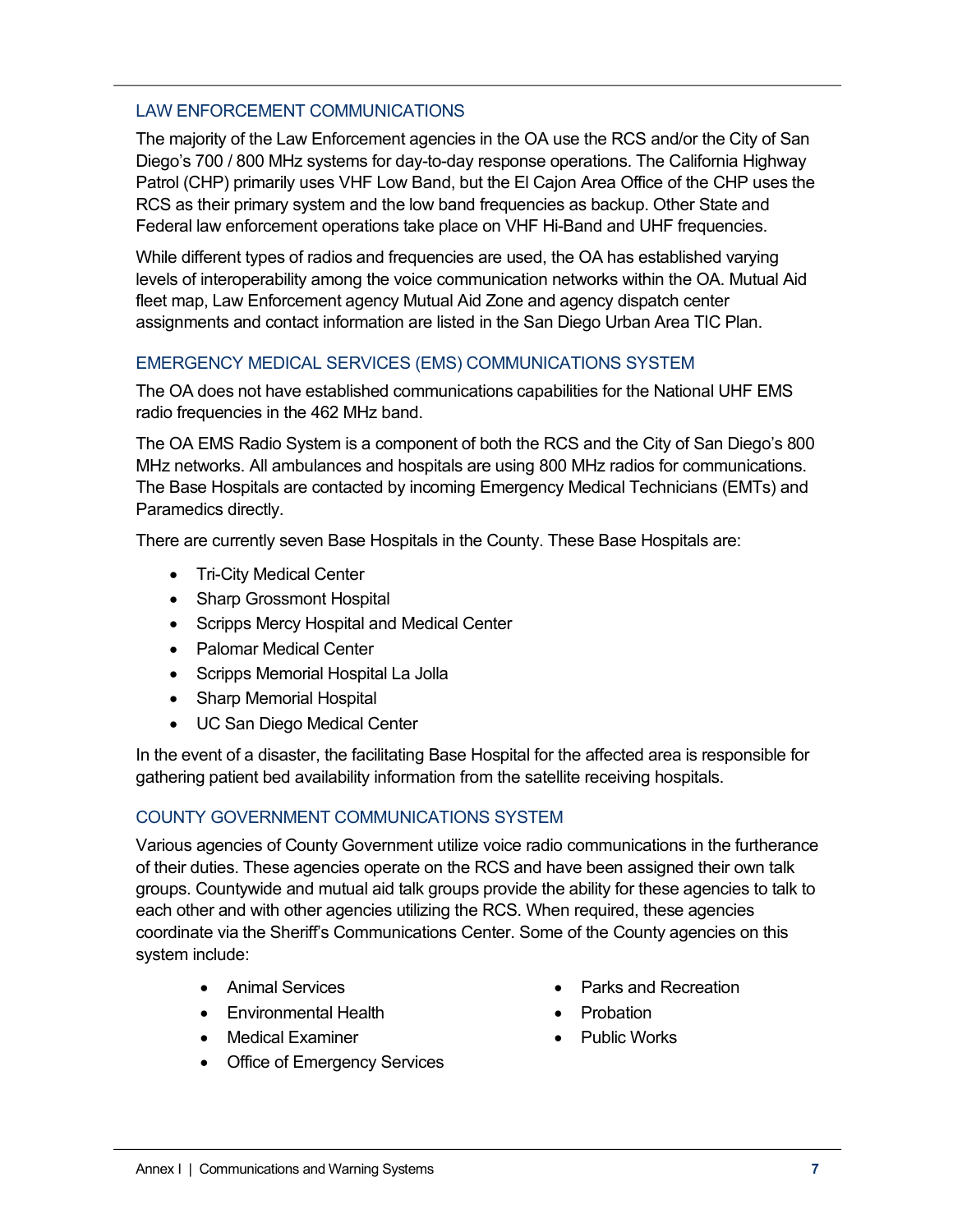# **AMATEUR RADIO**

There are volunteer Amateur Radio Operators in San Diego County who devote many hours to supporting and improving the communications capabilities of our emergency services.

SHERIFF'S ACS AND THE AMATEUR RADIO EMERGENCY SERVICE (ARES) OPERATE ACROSS JURISDICTIONAL BORDERS IN SAN DIEGO COUNTY. THERE ARE ALSO LOCAL JURISDICTION RADIO GROUPS THAT SUPPORT COMMUNICATION EFFORTS DURING DISASTERS.

# AUXILIARY COMMUNICATIONS SERVICE (ACS)

The Auxiliary Communications Service is made up of specially trained communications volunteers managed by the Sheriff's Department. These volunteers help provide support when there is a need for supplemental communications during planned events and emergencies. Using Amateur Radio, public safety radio networks, and other communications systems, ACS volunteers are trained to provide communications and other services to Emergency Management, Fire and Rescue, Law Enforcement and other Public Safety agencies as requested when other communications systems need to be augmented or replaced. Amateur Radio stations have been established in many cities to provide communications between cities and the OA EOC.

OA Amateur Radio network operations and procedures are covered in the Unified San Diego County Radio Amateur Civil Emergency Services Plan.

The services of ACS can be requested through the Sheriff's Communications Center or OES.

# AMATEUR RADIO EMERGENCY SERVICE (ARES)

ARES is an organization under the auspices of the American Radio Relay League (ARRL), the national association of Amateur Radio Operators. ARES members volunteer their services primarily to agencies involved in health and welfare activities. ARES works closely with ACS, the County's EMS agency, the American Red Cross (ARC), and the Salvation Army, and provides emergency communications to all of the area hospitals.

ARES can be requested through the PHS Public Health Preparedness and Response Branch (PHPR) or EMS duty officer.

# **OPERATIONAL AREA ALERT AND WARNING**

Multiple systems are available to disseminate alert and warning notifications to the public. Emergency information, advice, and action instructions are given to the public by various types of media. EAS, WEA, AlertSanDiego/Accessible AlertSanDiego, mobile loudspeakers, and door-to-door communications are the primary mechanisms. The County also utilizes social media to distribute emergency information to the public. Other available platforms used to distribute public alert and warning include 211, Partner Relay Network of non-profit organizations, houses or worship and community leaders, and distribution of bulletins in standard and accessible formats. OES maintains pre-scripted, hazard-specific warning messages for high impact events that require time sensitive warnings. Additional information on these various modalities is available in **Annex L – Emergency Public Information.**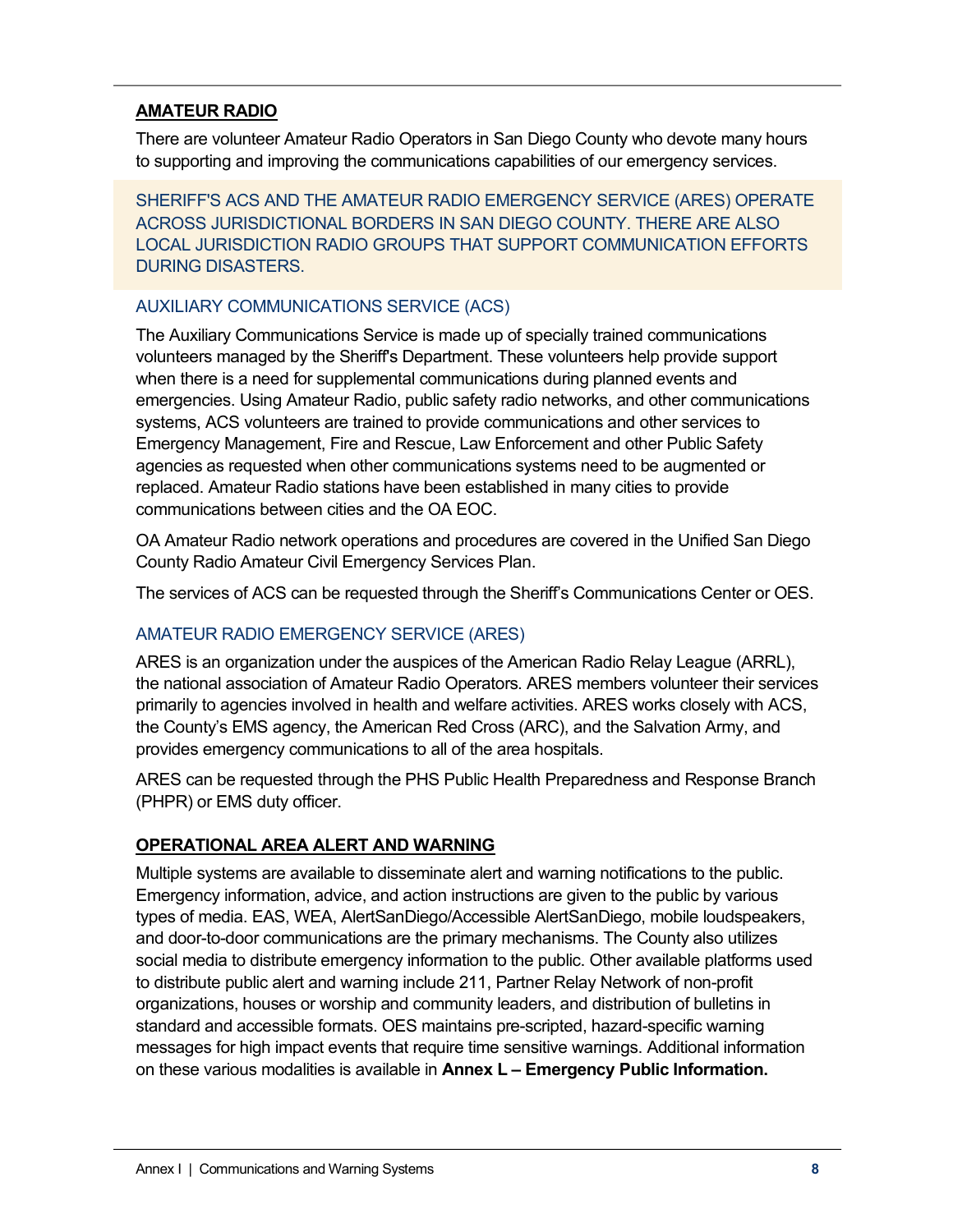# EMERGENCY ALERT SYSTEM (EAS)

The State of California has been divided into "EAS Operational Areas" for the purpose of disseminating emergency information. The San Diego EAS Operational Area encompasses the entire County. Under Federal guidelines, local EAS operational plans are written by the broadcast community. Two radio stations, KOGO (600 AM) the LP-1 and KLSD (1360 AM) the LP-2 have emergency generators and have volunteered to be the local primary stations for the OA.

All radio and television stations in San Diego County along with all cable TV providers will be broadcasting emergency public information in the event of an activation of the EAS. The system is designed so that all of the radio, TV and cable stations/systems monitor the LP-1 and LP-2 stations and forward the information to their listeners and viewers.

OES is authorized to activate the EAS. Any jurisdiction in the OA can contact the OES Duty Officer to activate the system in the event of the need to notify its citizens to take protective actions or to provide emergency information.

Weather-related warning messages will originate at the National Weather Service's facility in Rancho Bernardo.

# WIRELESS EMERGENCY ALERTS (WEA)

Wireless Emergency Alerts (WEA) are free notifications delivered to mobile devices as part of a public safety system governed by FEMA and the FCC. The County of San Diego is a WEA originator and is capable of quickly sending out alerts.

WEA MESSAGES ARE INTENTIONALLY SHORT AND SHOULD DIRECT RESIDENTS TO TAKE A SPECIFIC ACTION: EVACUATE, SHELTER IN PLACE, MONITOR THE NEWS FOR ADDITIONAL INFORMATION, ETC.

Per the Federal Emergency Management Agency (FEMA) guidelines, the following criteria should be met to warrant a WEA message:

- **Urgency:** The event urgency must be classified as either *immediate*, requiring immediate responsive action, or *expected*, requiring responsive action within one hour.
- **Severity:** The severity of the event must be classified as either *extreme*, posing an extraordinary threat to life of property, or *severe*, posing a significant threat to life or property.
- **Certainty:** The certainty of the event must be classified as either *observed*  (i.e., determined to have occurred or to be ongoing) or *likely* (i.e., determined to have a probability of occurrence of 50 percent or greater).

# COMMUNITY EMERGENCY NOTIFICATION SYSTEM (CENS)

In 2006, the County of San Diego implemented the AlertSanDiego communications system. AlertSanDiego is currently available throughout the OA. All listed and unlisted landline phone numbers are included in the AlertSanDiego database and residents can register their cell phone, VoIP phone number and email addresses.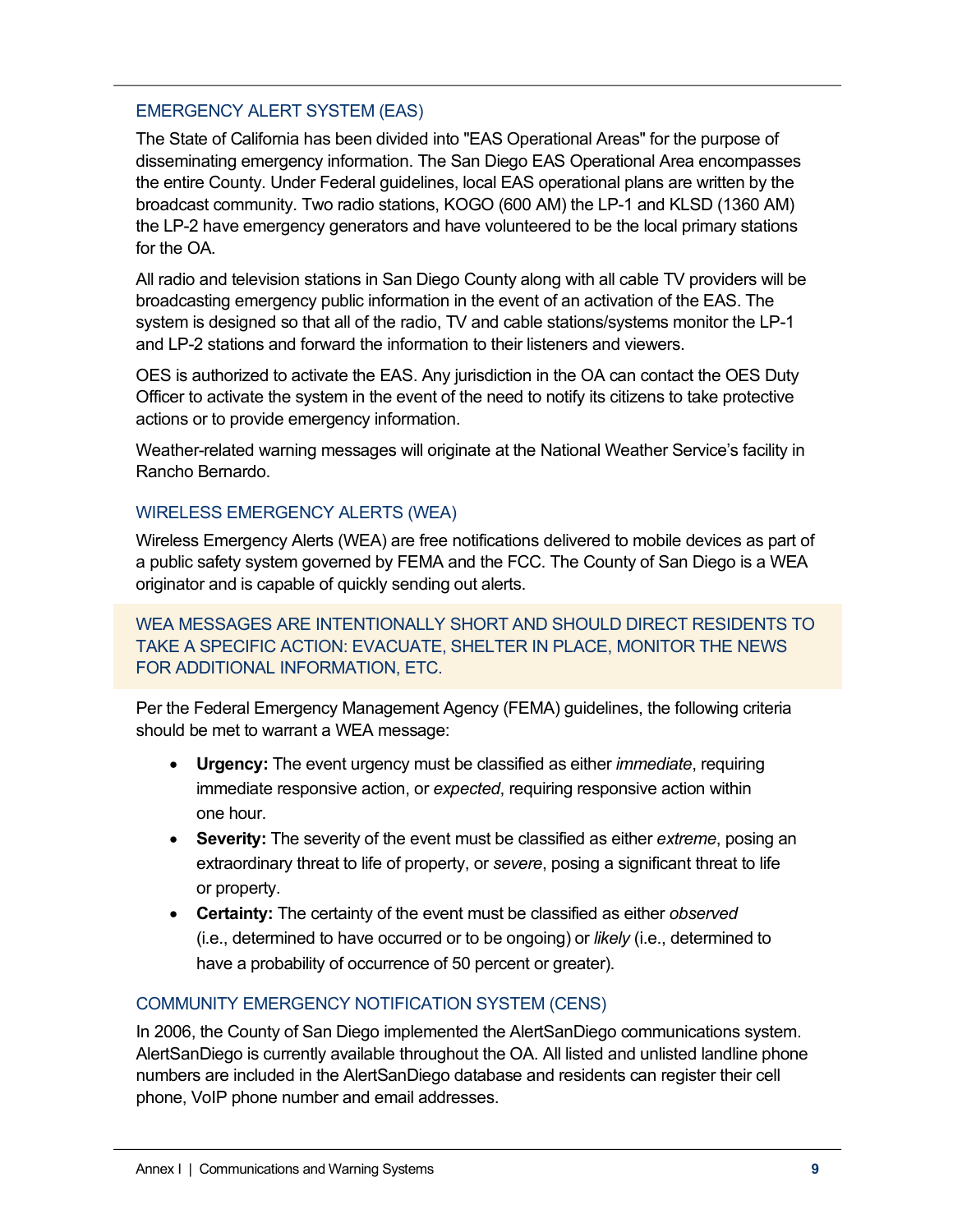AlertSanDiego enables emergency dispatchers to call residents, via a reverse 911 type of system, and alert them to emergency actions which may need to be taken. AlertSanDiego combines GIS mapping technologies with 9-1-1 calling data in an easy-to-use interface.

AlertSanDiego is also available in accessible formats. Accessible AlertSanDiego provides emergency management the capability of alerting and informing residents of San Diego County who are deaf, blind, hard of hearing, and deaf/blind before, during, and after a disaster. Accessible AlertSanDiego sends accessible alerts and information to internet and video capable devices, such as computers, cell phones, smart phones, tablet computers, and wireless Braille readers. These alerts are offered in American Sign Language (ASL) with English voice and text.

The AlertSanDiego system, which is hosted by Blackboard Connect, has the capability of making thousands of calls per hour by using automated calling technology. OES, incorporated Cities or Sheriff's Communications Center can activate AlertSanDiego.

# **FEDERAL AND STATE ALERT AND WARNING**

This warning system is the means for relaying to the public, notice from the Federal, State or local government of impending or actual disaster or attack. Appropriate responses and the most effective use of warning information may be limited by the amount of time available.

# **ACTIONS**

The California Warning System (CALWAS), a component of the National Warning System (NAWAS) sends out warning information, which is received at the Sheriff's Communication Center and relayed to OES. The public is then warned by means of EAS and any other means, including mobile loudspeakers.

Alternate means of warning are via the California Law Enforcement Telecommunications System (CLETS), public safety radio systems, and the ACS Amateur Radio network.

Notice of warning is also broadcast from the various county and city communications centers to special facilities (schools, hospitals, fire stations, utility stations, long term care facilities, etc.). Key workers of emergency organizations may be alerted by telephone or radio. EAS and the AlertSanDiego systems are expected to provide coverage for a large part of the population.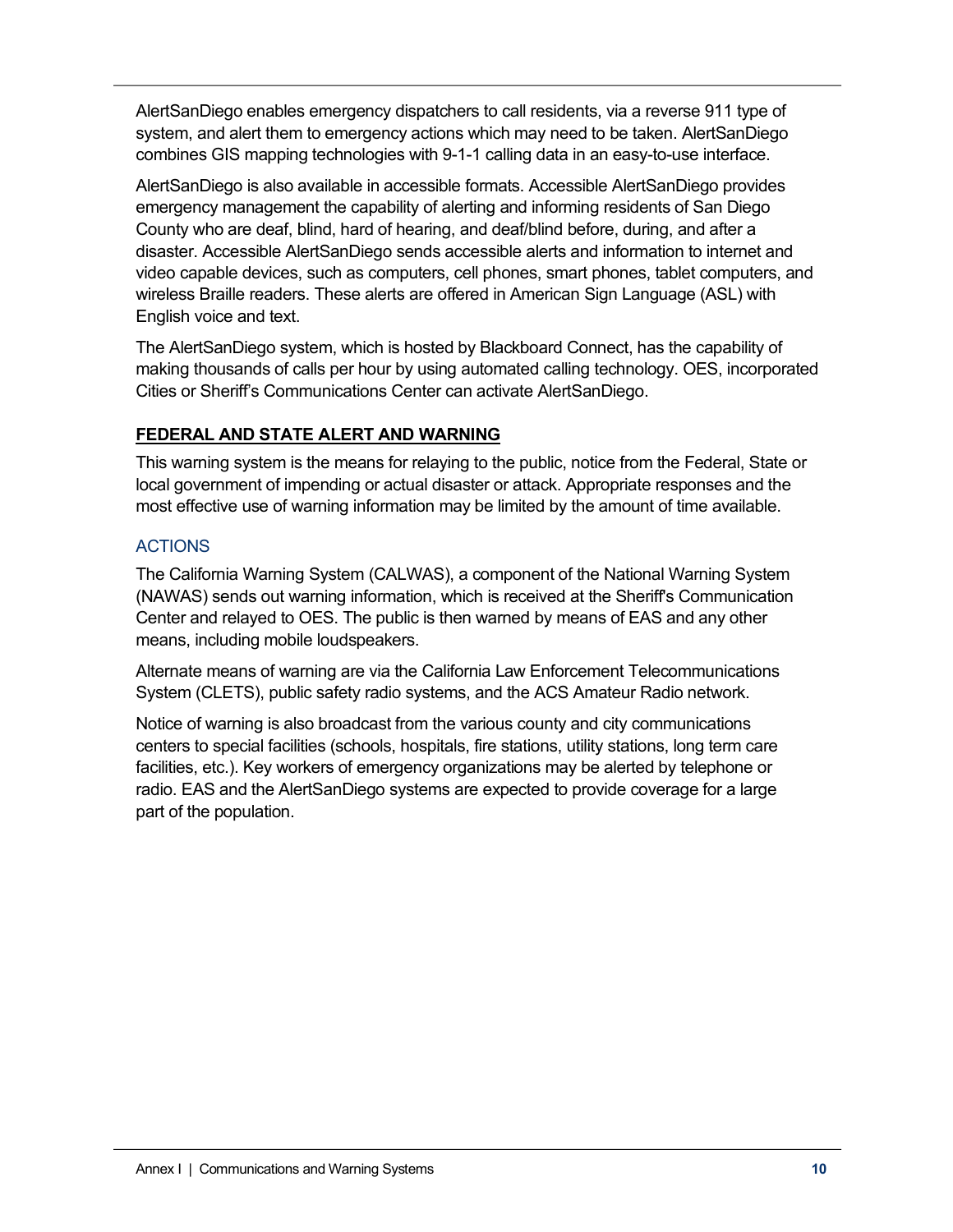## WARNING TYPES

#### **Attack Warning**

A warning that an actual attack against this country has been detected.

#### **Fallout Warning**

A warning of radiation hazards resulting from a nuclear cause.

#### **Warning Information**

Authorized EAS stations will broadcast warning information as requested under the EAS Operational Area Agreement.

#### **War Emergency**

Emergency Services authorities will route war emergency warnings via designated EAS program entry points to the media.

#### **Peacetime Emergencies**

Warning of an extraordinary peacetime emergency may be received by local government over the CLETS, public safety radio systems, NAWAS, and/or other means.

## **OTHER COMMUNICATIONS CAPABILITIES**

## OPERATIONAL AREA SATELLITE INFORMATION SYSTEM (OASIS)

OASIS is a State of California owned satellite system established to provide Emergency Management voice and data communications independently of commercial networks. A terminal in the OA EOC provides data connectivity and several phone lines for voice communications with State Emergency Management officials and adjacent OAs.

## SATELLITE TELEPHONES

Satellite phones, if available, can be used in the event that local cellular towers are unavailable or offline. The County's Office of Emergency Services has a cache of satellite phones.

# TELECOMMUNICATIONS RELAY SERVICE (TRS)

TRS is a free service that permits a person with a hearing or speech disability to use the telephone system via a text telephone (TTY) or other accessible device to call people with or without the same disability or other access and functional need.

Several forms are available depending on the needs of the user and the equipment available:

- Text-to-Voice TTY-based
- Voice Carry Over
- Speech-to-Speech Relay
- Shared Non-English Language Relay
- Captioned Telephone Service
- IP Captioned Telephone Service
- Internet Protocol Relay Service
- Video Relay Service (for ASL)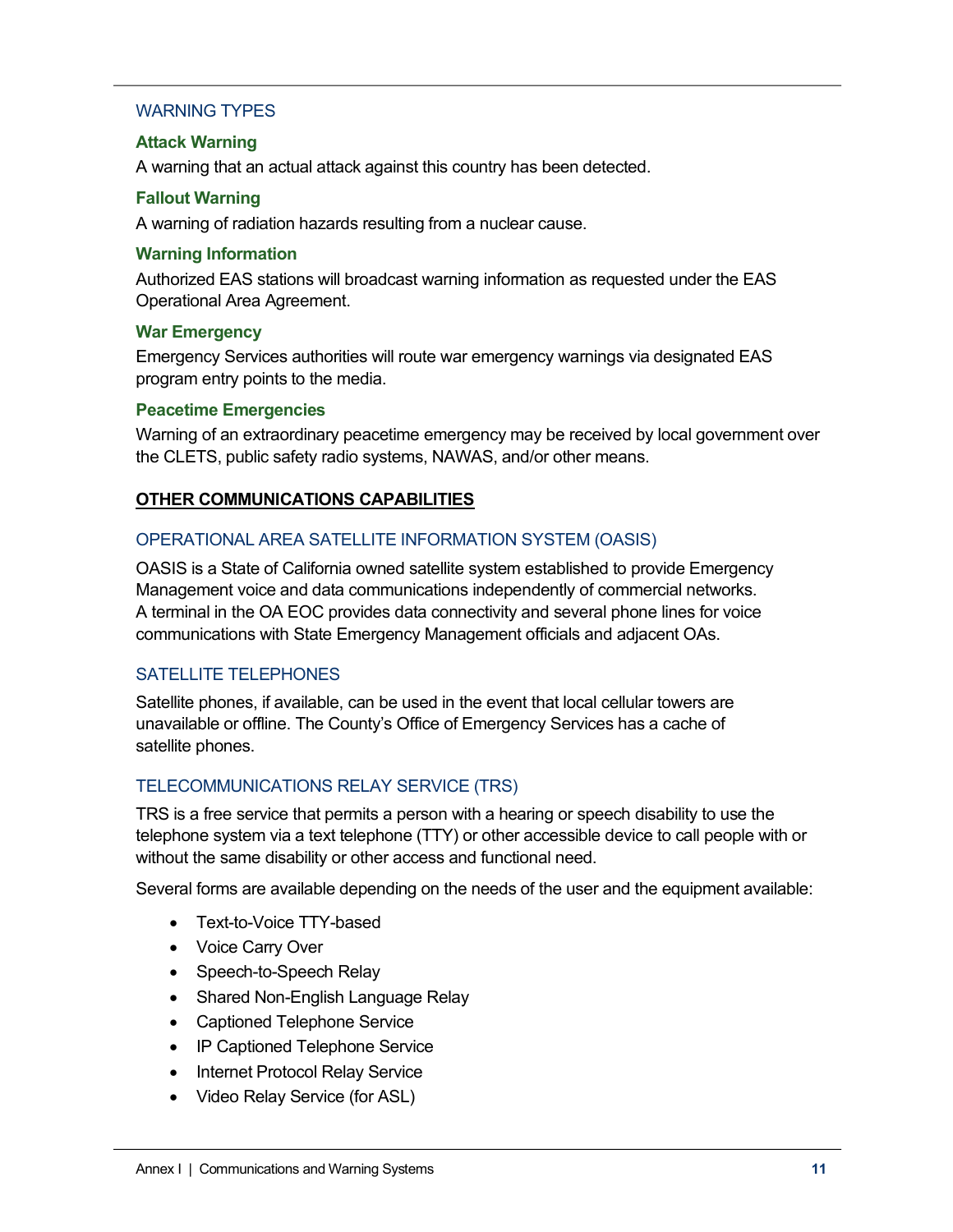To access certain forms of TRS, callers can dial 7-1-1 from any telephone in the United States to be connected with a specially trained communications assistant. 7-1-1 access is not available for internet-based forms of TRS, including IP Captioned Telephone Service, Internet Protocol Relay Service, and Video Relay Service.

# **EOC COMMUNICATIONS SYSTEMS**

The communications systems installed in or controlled from the OA EOC support the field activities of the emergency organization. Other communications systems provide links to nearby jurisdictions and to higher levels of the statewide emergency organization. The communications systems in the OA EOC include the radio systems licensed to the County. Such radio systems are augmented, in an emergency, by radio systems licensed to other

governmental agencies, to private industry, and to individuals. During a State of War emergency, privately owned radio systems, equipment, and facilities, subject to approval of the licensee, will generally be used to support field activities of the emergency services not already linked directly to the OA EOC.

The Communications Unit is a technical support position in the Logistics Section



which provides communications for the management of emergency operations. The County communications operation is under command of the Sheriff.

The Sheriff's Wireless Services Division provides staff to make provisions for additional equipment in addition to maintaining communications equipment. The operations personnel assess their communications requirements and advise the COMC.

# **MOBILE COMMUNICATIONS AND COMMAND VEHICLES**

In the event the OA EOC or a jurisdictional EOC must be relocated, the County has two mobile communications and command vehicles ("ECHO III" and "RACES 1") available to support EOC communications operations. These vehicles are maintained by the Sheriff's Department Communications Center and are operated by designated COMU personnel. These vehicles are also available to support incident operations as necessary.

To support incident-based management and operations, there is an extensive inventory of Mobile Command Vehicles owned by the various jurisdictions in the OA. The list of these vehicles is included in the Tactical Interoperable Communications (TIC) Plan.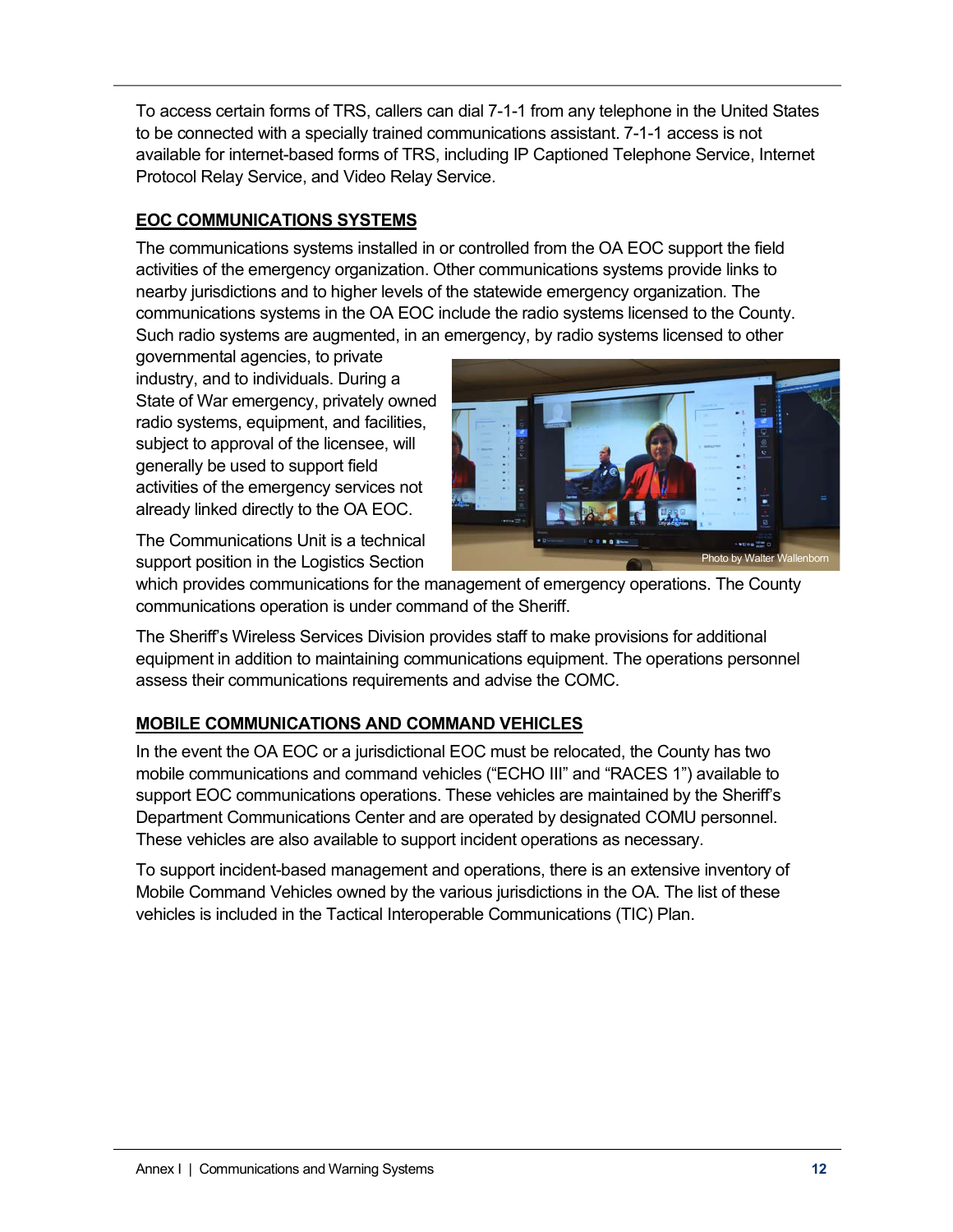#### **ADMINISTRATION, FINANCE, AND LOGISTICS**

Under Standardized Emergency Management System (SEMS), special districts are considered local governments. As such, they are included in the emergency planning efforts throughout the OA. The OA Emergency Organization, in accordance with SEMS, supports and is supported by:

- Cities within the OA
- The County of San Diego
- Special Districts
- Other Counties
- The State of California
- The Federal Government

NIMS provides a consistent nationwide template to enable Federal, State, local, and tribal governments and private-sector and nongovernmental organizations to work together effectively. NIMS also enables these entities to efficiently prepare for, prevent, respond to, and recover from domestic incidents, regardless of cause, size, or complexity, including acts of catastrophic terrorism.

Mutual aid, including personnel, supplies, and equipment, is provided in accordance with the California Master Mutual Aid Agreement and other OA Mutual Aid Agreements.

The private sector is an important part of the emergency organization. Business and industry own or have access to substantial response and support resources, including functional needs support services (FNSS). Community Based Organizations (CBOs) or Non-Governmental Organizations (NGOs) provide valuable support before, during, and after a disaster. OES has established the ReadySanDiego Business Alliance which will have a connection to the OA EOC via a business liaison.

There are some City and County personnel who do not have specific task assignments. They are automatically designated by State Law as Disaster Service Workers during a disaster and serve in the response effort.

- "ALL PUBLIC EMPLOYEES AND ALL REGISTERED VOLUNTEERS OF A JURISDICTION HAVING AN ACCREDITED DISASTER COUNCIL ARE DISASTER SERVICE WORKERS," per Government Code Title I, Division 4, Chapter 8, and Labor Code, Part I, Division 4, Chapters 1 and 10.
- The term public employees include all persons employed by the State, or any County, City or public district.
- Other personnel including volunteers can be quickly registered by OES as Disaster Service Workers, which provides Workers Compensation and liability coverage.

OES maintains a list of pre-registered volunteers affiliated with volunteer organizations that have been signed up as Disaster Service Workers (DSWs).

It is imperative that local government maintain duplicate records of all information necessary for restoration of normal operations. This process of record retention involves offsite storage of vital computerized and paper-based data that can be readily accessible.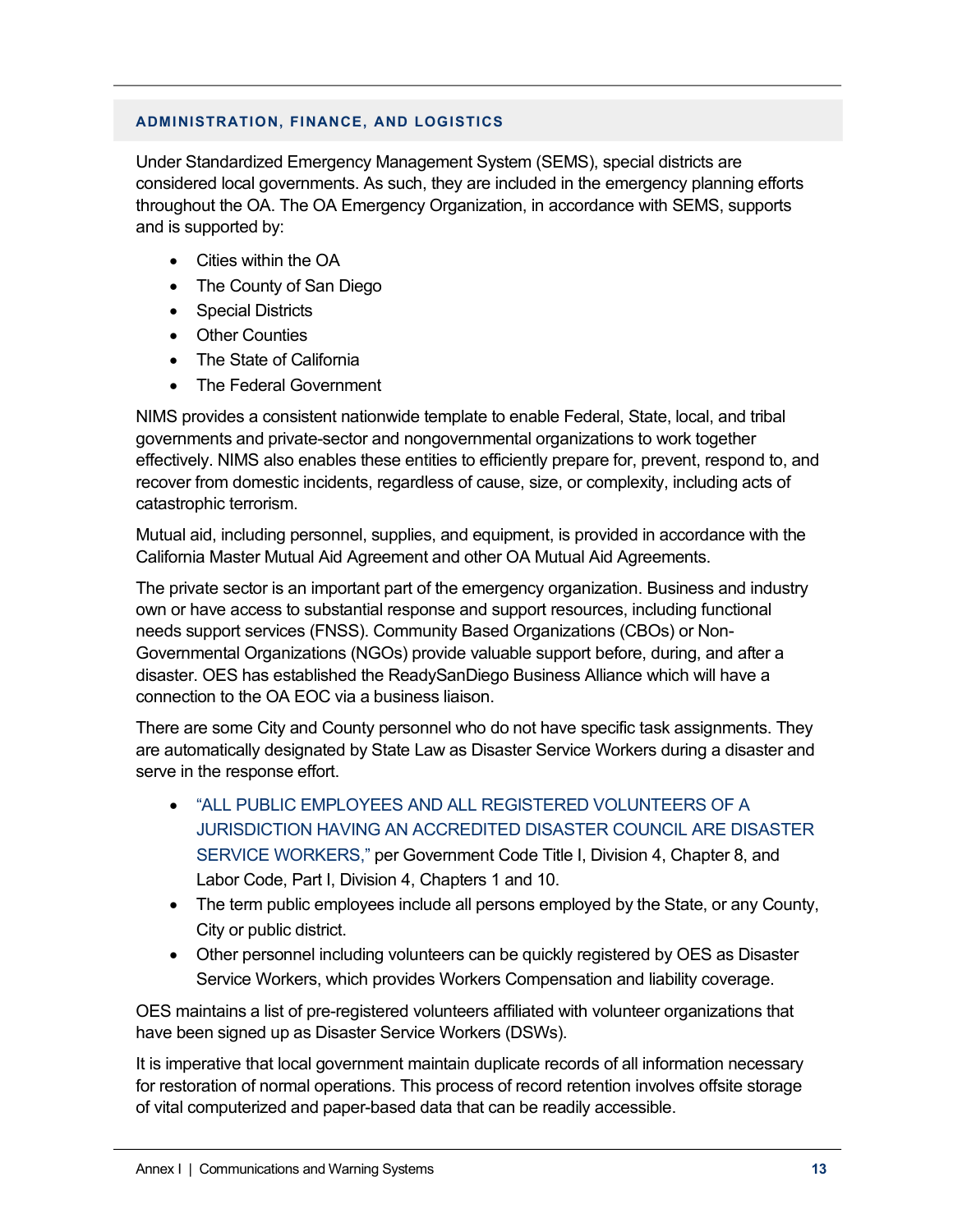Vital records of the Unified Organization are routinely stored at OES. Computer records are routinely backed up and stored separately from the hard drives. All personnel records are stored by the County Department of Human Resources at several locations throughout the OA.

#### **ANNEX DEVELOPMENT AND MAINTENANCE**

This annex is a product of the OA EOP. As such, the policies, procedures, and practices outlined in the OA EOP govern this annex. OES coordinates the maintenance and updates of this annex every four years, in accordance with the maintenance schedule established for the OA EOP. Record of changes, approval and dissemination of the OA EOP will also apply to this annex.

Updates to this annex can be made before such time for multiple reasons, including but not limited to changes in policy/procedure, improvements and recommendations based on real life events or exercises, etc. Recommended changes should be submitted to OES at oes@sdcounty.ca.gov

Annex I was developed and is maintained by the Interoperable Communications Committee (ICC), a committee chartered by the San Diego County Unified Disaster Council. The ICC is chaired by the Sheriff's Department's Wireless Services Division with members drawn from the jurisdictions and agencies within the OA.

The annex is a living document. The ICC will periodically review and revise the annex and supplementary documents as needed to ensure the documents are up to date.

## **AUTHORITIES AND REFERENCES**

# **LEGAL BASIS FOR EMERGENCY OPERATIONS**

- Unified San Diego County Emergency Services Organization, Fifth Amended Emergency Services Agreement, 2005
- County of San Diego Emergency Services Ordinance No. 8183, dated December 15, 1992
- County of San Diego Resolution adopting the California Master Mutual Agreement, dated December 11, 1950
- California Emergency Services Act, Chapter 7 of Division 1 of Title 2 of the Government Code
- California Emergency Plan (Oct., 2017) and sub-plans
- Article 9, Emergency Services, Section 8605 of the Government Code, Operational Areas
- Article 9.5, Emergency Services, Section 8607 of the Government Code, SEMS
- Incident Command System, Field Operations Guide, ICS 420-1
- San Diego Urban Area Tactical Interoperable Communications Plan, February 2006 (Under revision by the ICC)